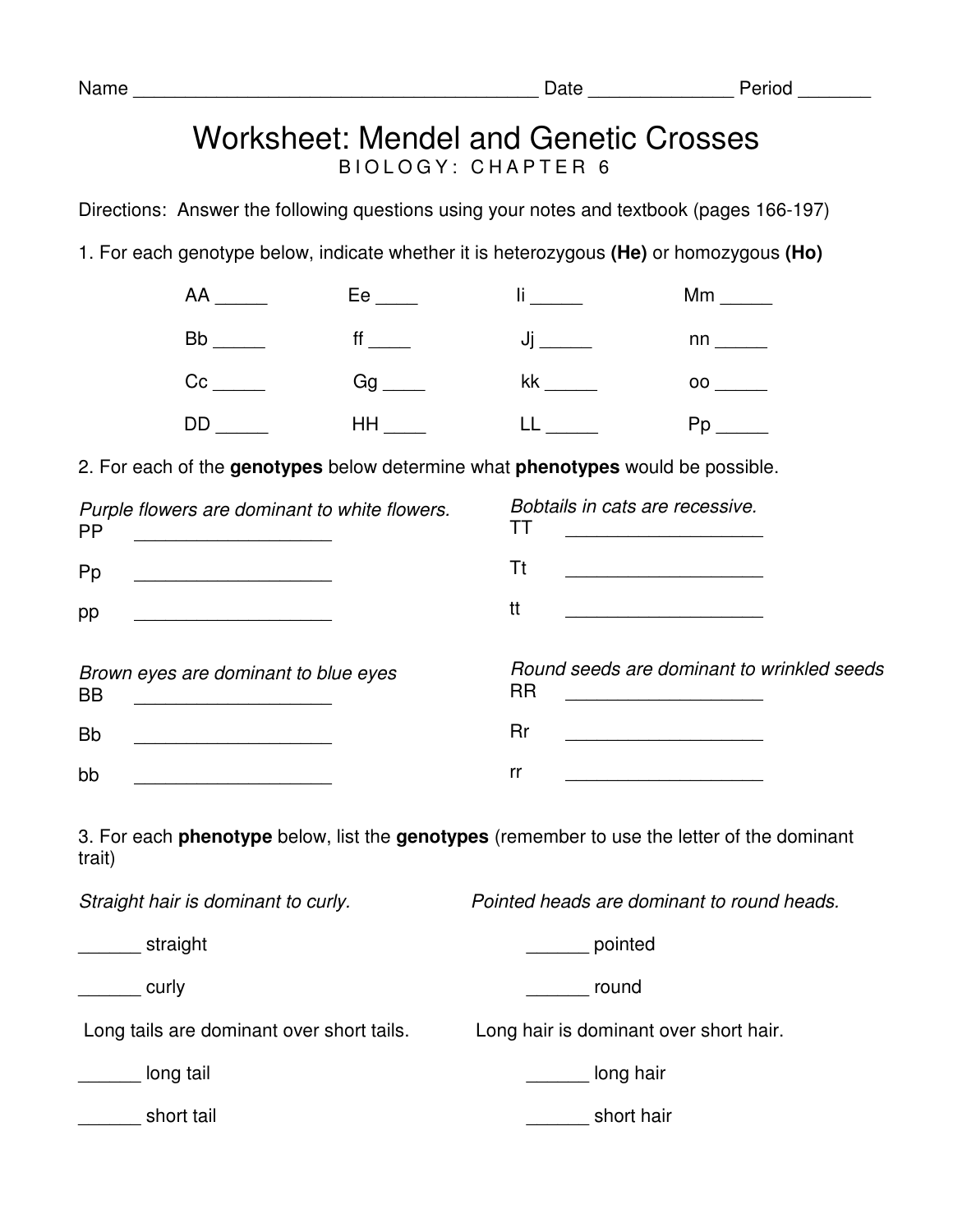4. Set up the Punnet squares for each of the crosses listed below.

Round seeds are dominant to wrinkled seeds. **RR x rr** What percentage of the offspring will be round?

**Rr x rr**  What percent of the offspring will be round?

**RR x Rr**  What percent of the offspring will be round?

**Rr x Rr**  What percent of the offspring will be round?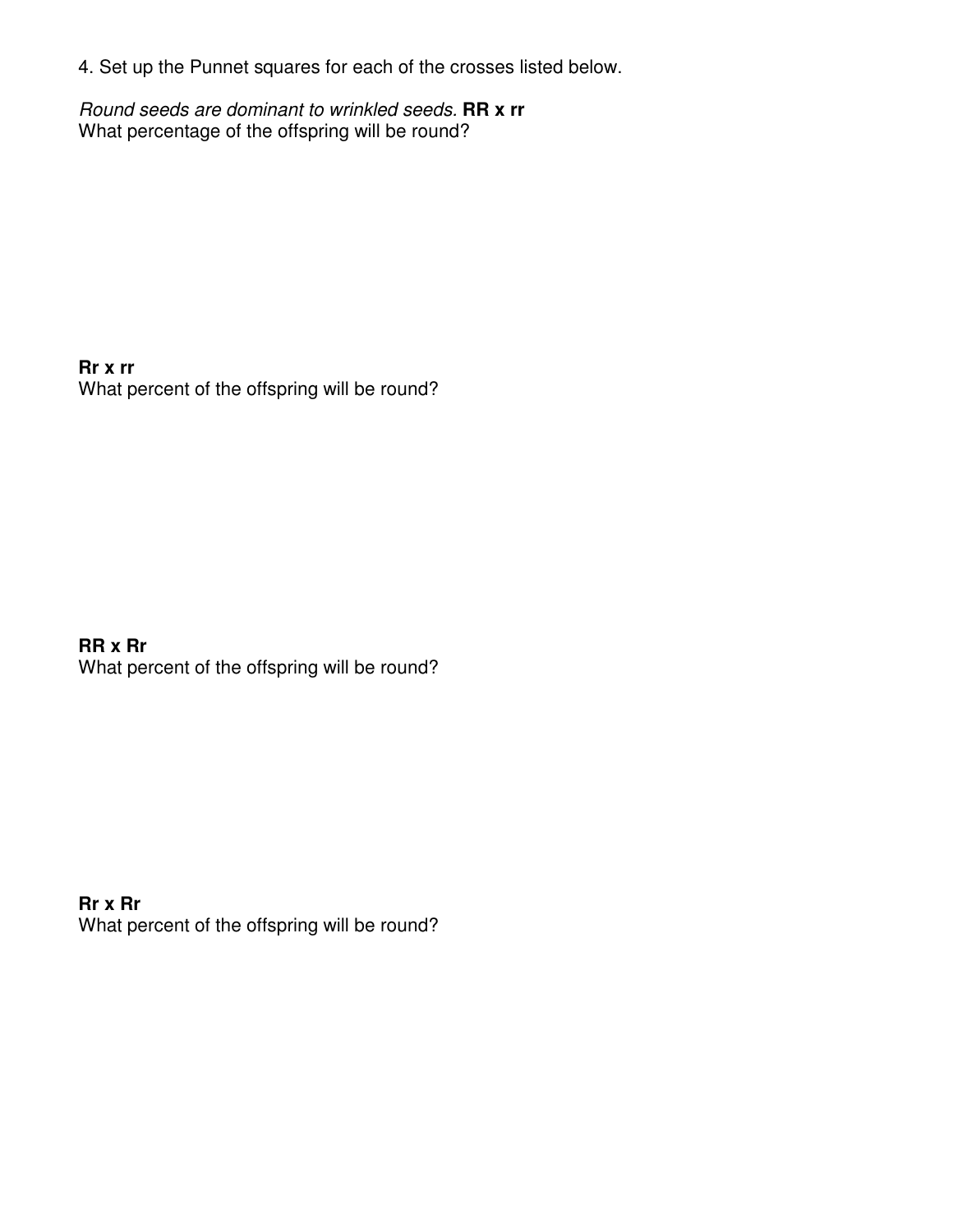## **Practice with Crosses. Show all work! SHOW ALL WORK!**

5. A **TT** (tall) plant is crossed with a **tt** (short plant). What percentage of the offspring will be tall?

6. A **Tt** plant is crossed with a **Tt** plant. What percentage of the offspring will be short?

7. A heterozygous round seeded plant (**Rr**) is crossed with ahomozygous round seeded plant (**RR**). What percentage of the offspring will be homozygous (RR)?

8. A **homozygous round seeded plant** is crossed with a **homozygous wrinkled seeded plant**.

What are the genotypes of the parents? \_\_\_\_\_\_\_\_\_\_\_ x \_ What percentage of the offspring will also be homozygous?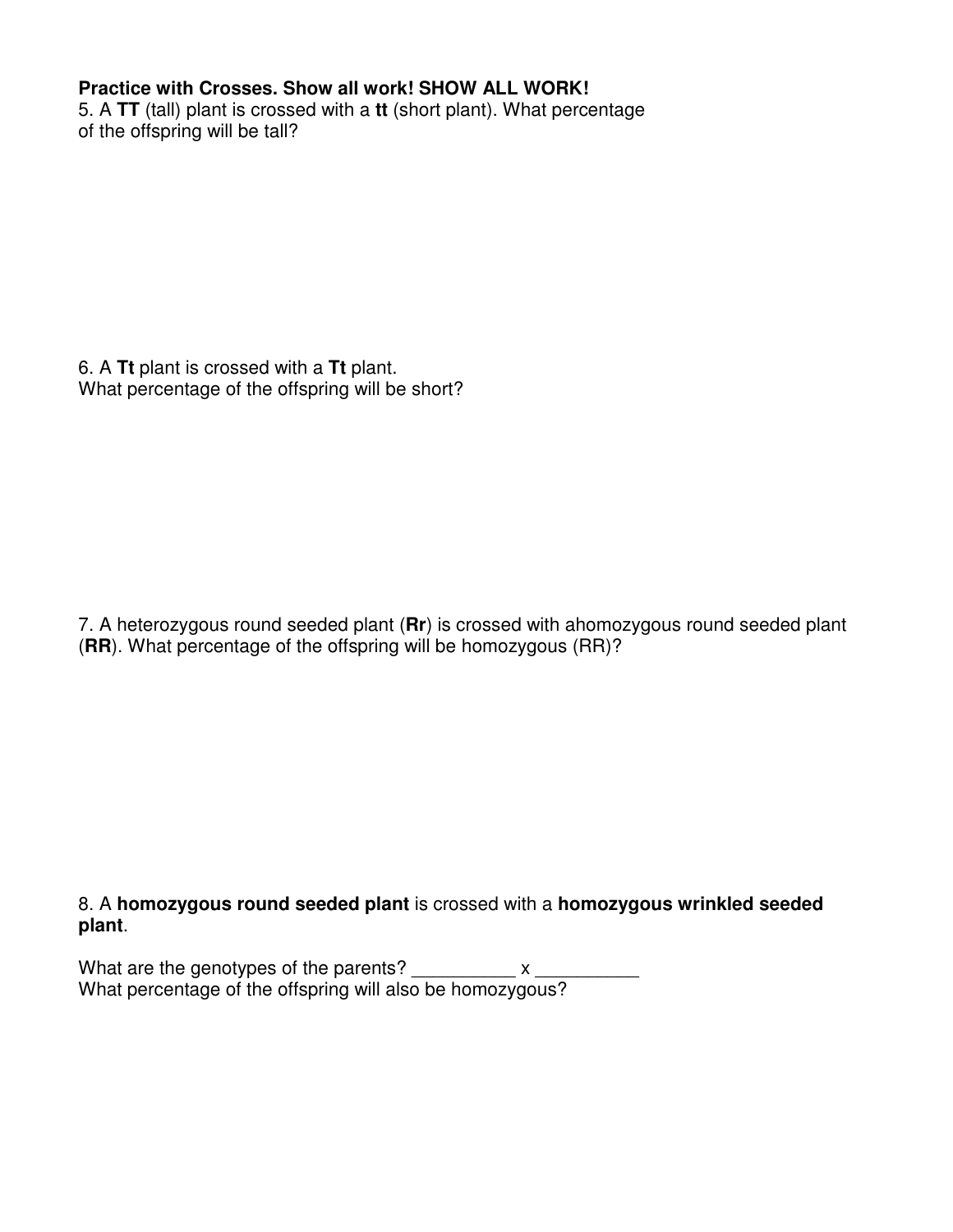9. **In pea plants purple flowers are dominant to white flowers**.

If two **white flowered** plants are cross, what percentage of their offspring will be **white flowered?** 

10. A **white flowered** plant is crossed with a plant that is **heterozygous** for the trait. What percentage of the offspring will have purple flowers?

11. Two plants, both **heterozygous** for the gene that controls flower color are crossed. What percentage of their offspring will have purple flowers? What percentage will have white flowers?

12. In guinea pigs, the **allele for short hair is dominant**. What genotype would a heterozygous short haired guinea pig have?

What genotype would a purebreeding short haired guinea pig have?

What genotype would a long haired guinea pig have?